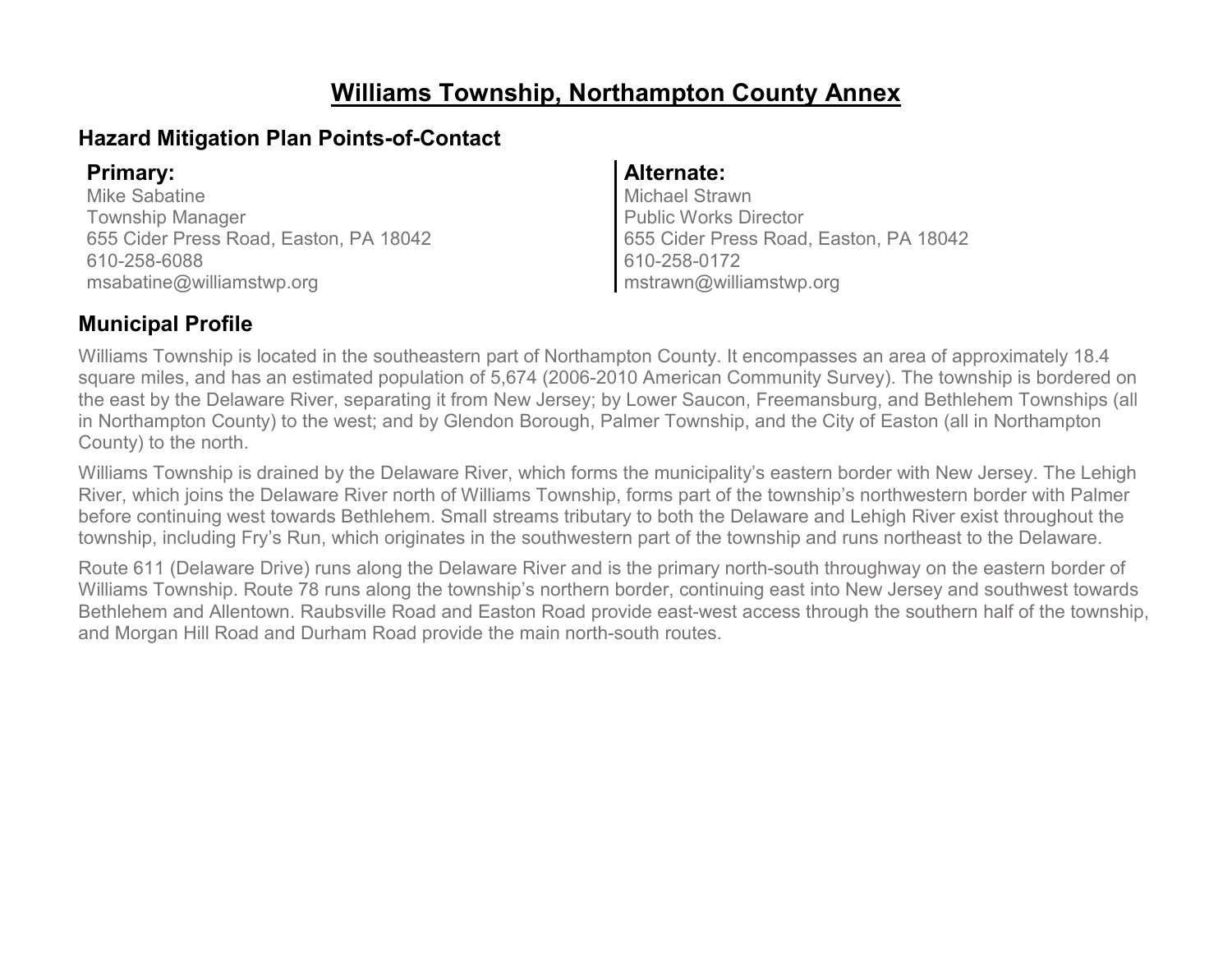### **Municipal Participation**

1. Identify municipal stakeholders to be involved in the planning process such as, floodplain administrator, public works, emergency management, engineers, planners, etc., and include their specific role in the process.

| Mikal Sabatine, Township Manager                             | Jeff Murray, Fire Chief           |
|--------------------------------------------------------------|-----------------------------------|
| Role: Advisor                                                | Role: Fire Chief                  |
| Michael Strawn, Public Works Director                        | Ronald Madison, Maser Engineering |
| Role: Alternate Point-of-Contact                             | Role: Floodplain Administrator    |
| Mark Ernst, Chairman – Board of Supervisors<br>Role: Advisor |                                   |

2. Identify community stakeholders such as; neighborhood groups, religious groups, major employers / businesses, etc., that will be informed and / or involved in the planning process and describe how they will be involved.

None

3. Describe how the public **will be engaged** in the current planning process examples, newsletters, social media, etc., **and how they were engaged** since the 2013 Hazard Mitigation Plan.

Not engaged

### **Compliance with the National Flood Insurance Program (NFIP)**

| Topic                                                                                                                                             | Identify source of information, if<br>different from the one listed.  | <b>Additional Comments</b>         |
|---------------------------------------------------------------------------------------------------------------------------------------------------|-----------------------------------------------------------------------|------------------------------------|
| <b>1. Staff Resources</b>                                                                                                                         |                                                                       |                                    |
| Is the Community Floodplain Administrator (FPA) or NFIP Coordinator certified?                                                                    | <b>Community FPA</b>                                                  | Yes                                |
| Is floodplain management an auxiliary function?                                                                                                   | <b>Community FPA</b>                                                  | Yes                                |
| Provide an explanation of NFIP administration services (e.g., permit review, GGIS,<br>education or outreach, inspections, engineering capability) | <b>Community FPA</b>                                                  | None                               |
| What are the barriers to running an effective NFIP program in the community, if any?                                                              | <b>Community FPA</b>                                                  | Pre-hazard mitigation access funds |
| 2. Compliance History                                                                                                                             |                                                                       |                                    |
| Is the community in good standing with the NFIP?                                                                                                  | State NFIP Coordinator, FEMA NFIP<br>Specialist, or community records | Yes                                |
| Are there any outstanding compliance issues (i.e., current violations)?                                                                           |                                                                       | None                               |
| When was the most recent Community Assistance Visits (CAV) or Community<br>Assistance Contact (CAC)?                                              |                                                                       | Unknown                            |
| Is a CAV or CAC scheduled or needed?                                                                                                              |                                                                       | <b>No</b>                          |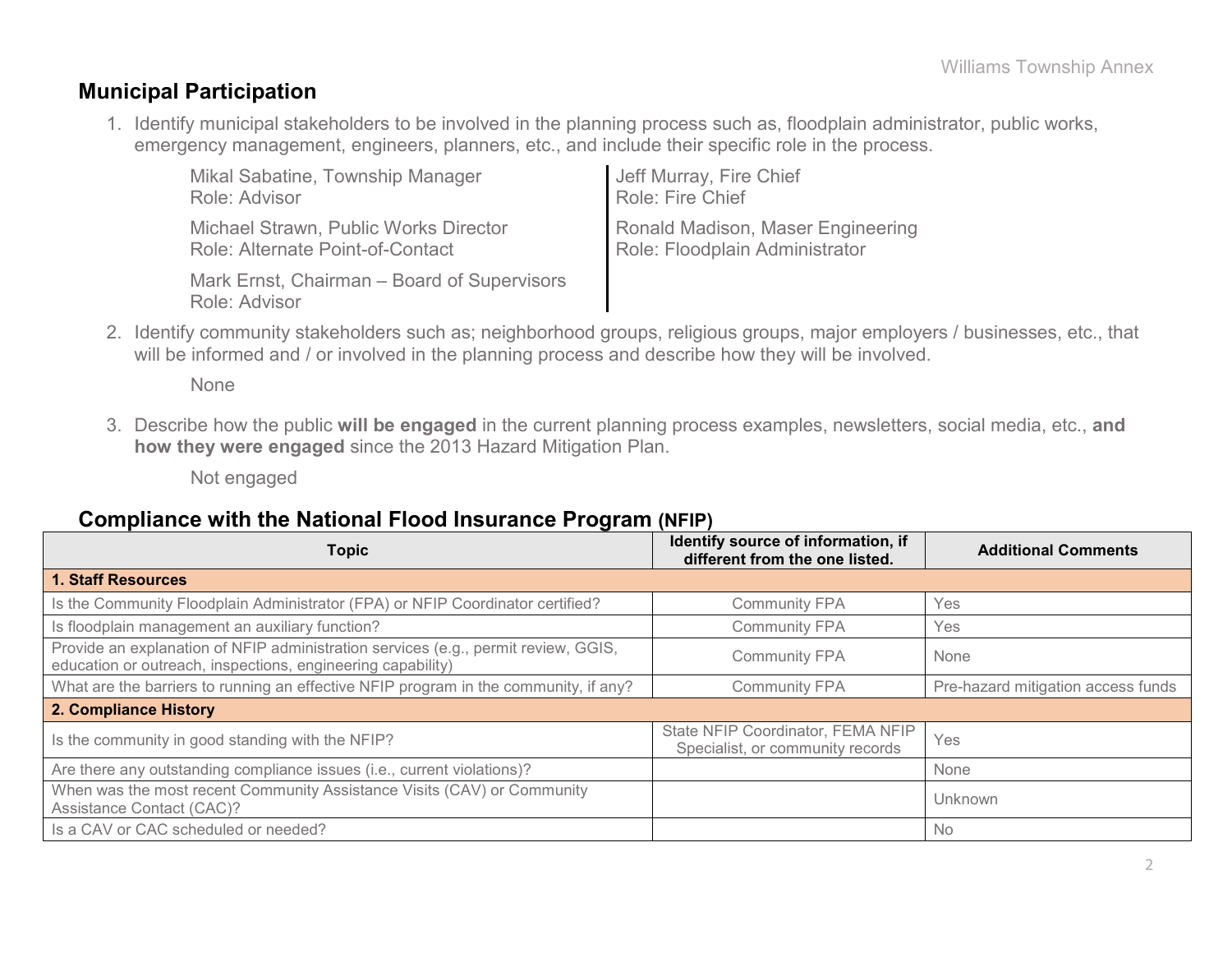# **Compliance with the National Flood Insurance Program (NFIP) –** *continued*

| <b>Topic</b>                                                                                                                                     | Identify source of information, if<br>different from the one listed.     | <b>Additional Comments</b>                                              |
|--------------------------------------------------------------------------------------------------------------------------------------------------|--------------------------------------------------------------------------|-------------------------------------------------------------------------|
| 3. Regulation                                                                                                                                    |                                                                          |                                                                         |
| When did the community enter the NFIP?                                                                                                           | <b>NFIP Community Status Book</b>                                        | 2013?                                                                   |
| Are the Flood Insurance Rate Maps (FIRMs) digital or paper?<br>How are residents assisted with mapping?                                          | <b>Community FPA</b>                                                     | Both. They receive a copy of<br>relevant FIRM map.                      |
| Do floodplain regulations meet or exceed FEMA or State minimum requirements?<br>If so, in what ways?                                             | <b>Community FPA</b>                                                     | Yes                                                                     |
| Describe the permitting process                                                                                                                  | Community FPA, State, FEMA NFIP                                          | Submit flood elevation certificate,<br>floodplain compliant plans, etc. |
| <b>4. Insurance Summary</b>                                                                                                                      |                                                                          |                                                                         |
| How many NFIP policies are in the community?<br>What is the total premium and coverage?                                                          | State NFIP Coordinator or<br><b>FEMA NFIP Specialist</b>                 | Unknown                                                                 |
| How many claims have been paid in the community? What is the total amount of<br>paid claims? How many substantial damage claims have there been? | FEMA NFIP or<br>Insurance Specialist                                     | Unknown                                                                 |
| How many structures are exposed to flood risk within the community?                                                                              | <b>Community FPA or GIS Analyst</b>                                      | Unknown                                                                 |
| Describe any areas of flood risk with limited NFIP policy coverage                                                                               | Community FPA or<br><b>FEMA Insurance Specialist</b>                     | Unknown                                                                 |
| 5. Community Rating System (CRS)                                                                                                                 |                                                                          |                                                                         |
| Does the community participate in CRS?                                                                                                           | Community FPA, State, or FEMA NFIP                                       | Unknown                                                                 |
| If so, what is the community's CRS Class Ranking?                                                                                                | Flood Insurance Manual<br>(http://www.fema.gov/floodinsurancemanual.gov) | Unknown                                                                 |
| What categories and activities provide CRS points and how can the Class be<br>improved?                                                          |                                                                          | Unknown                                                                 |
| Does the plan include CRS planning requirements?                                                                                                 | Community FPA, FEMA CRS<br>Coordinator, or ISO representative            | Unknown                                                                 |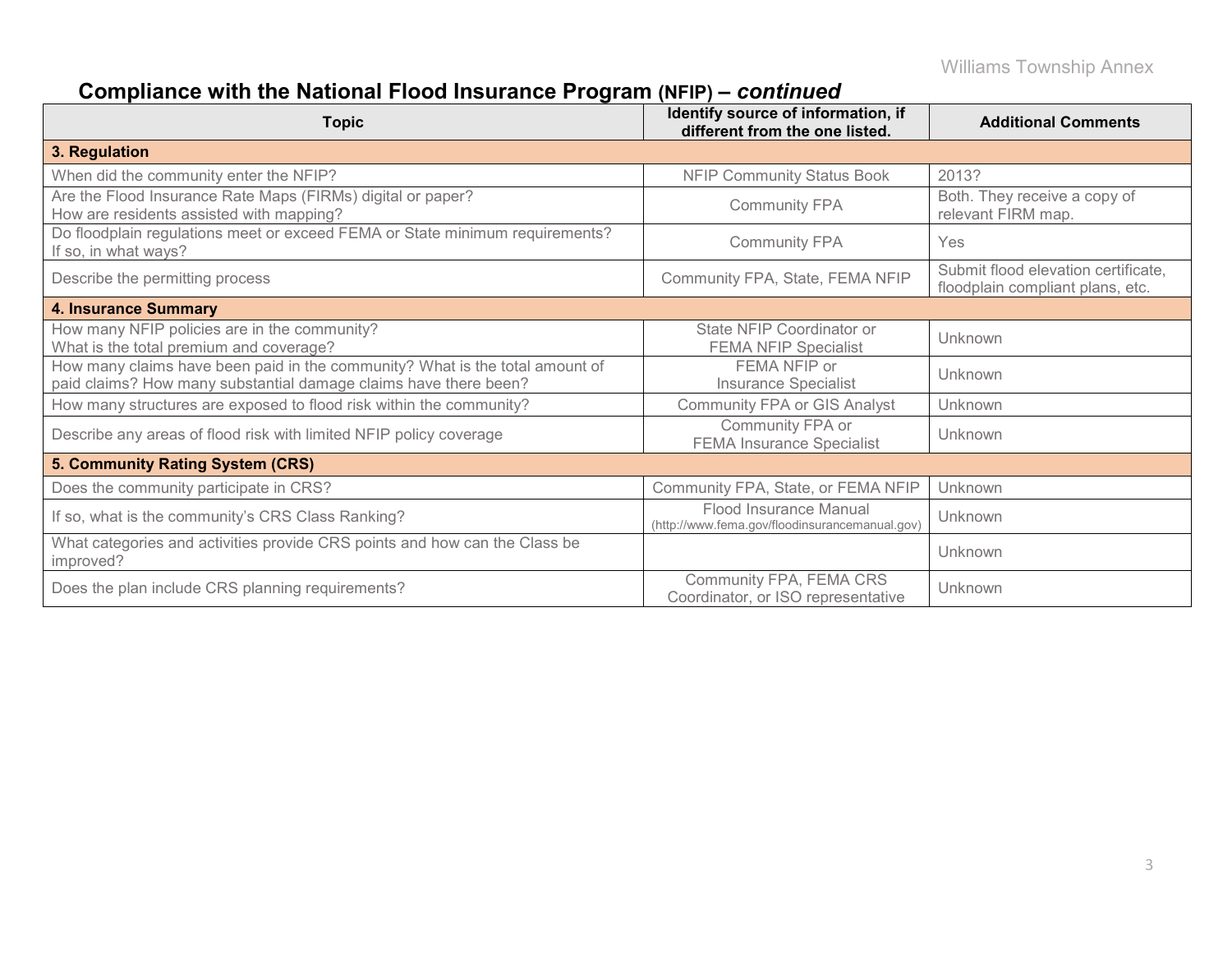### **Community Assets**

Community assets are defined to include anything that is important to the character as well as the function of a community, and can be described in four categories, they are; people, economy, natural environment and built environment. Please identify the community assets and location under each category.

- **1. People**
	- Concentrations of vulnerable populations such as the elderly, physically or mentally disabled, non-English speaking, and the medically or chemically dependent.

Assisted living, memory care, 144 apartments – located parallel to Interstate 78 (I-78) highway

 Types of visiting populations where large numbers of people are concentrated such as visitors for special events and students.

#### **2. Economy**

Major employers, primary economic sectors such as agriculture and commercial centers where losses would have a severe impact on the community.

None

#### **3. Natural Environment**

Those areas / features that can provide protective functions that reduce the magnitude of hazard events such as, wetlands or riparian areas, and other environmental features important to protect.

None

#### **4. Built Environment**

 Existing structures such as, concentrations of buildings that may be more vulnerable to hazards based on location, age, construction type and / or condition of use.

None

**Infrastructure systems such as water and wastewater facilities, power utilities, transportation systems,** communication systems, energy pipelines and storage.

Underground gas transmission pipeline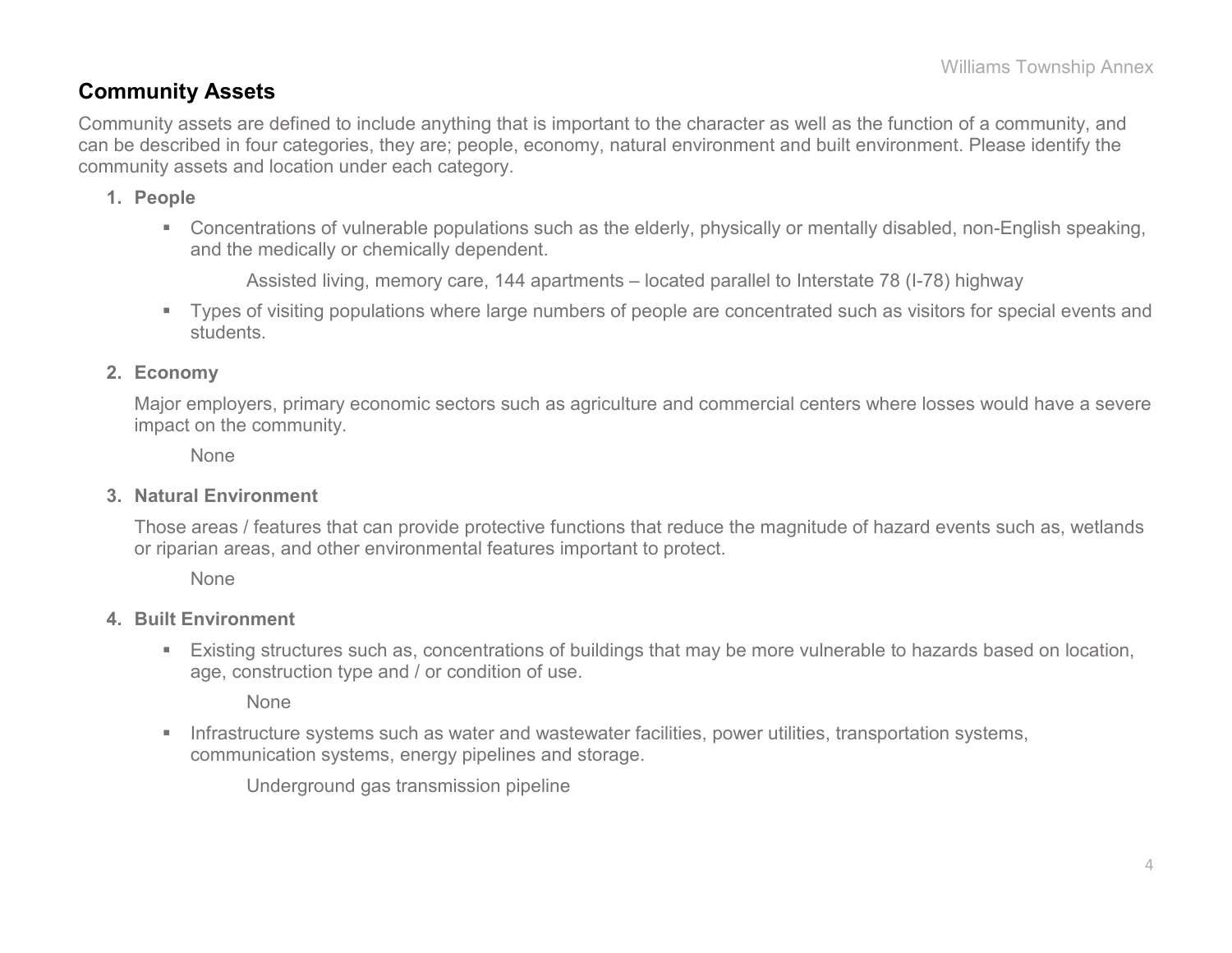### **Community Assets –** *continued*

High potential loss facilities such as, dams, locations that house hazardous materials, military and / or civilian defense installations.

None

- Critical facilities such as, hospitals, medical facilities, police and fires stations, emergency operations centers, shelters, schools and airports / heliports.
	- **School** Fire Station Public Works Building
- Cultural / historical resources such as, museums, parks, stadiums, etc.

Wy-Hi-Tuk Park Roosevelt Park

### **Capability Assessment**

|            |                                                                        | <b>Status</b>         |                                                       |                                                   |                                                     | <b>Effect on</b>                                                             |                                                               | Has the 2013                                                                                     | How can                                                                    |                                       |  |
|------------|------------------------------------------------------------------------|-----------------------|-------------------------------------------------------|---------------------------------------------------|-----------------------------------------------------|------------------------------------------------------------------------------|---------------------------------------------------------------|--------------------------------------------------------------------------------------------------|----------------------------------------------------------------------------|---------------------------------------|--|
| Capability | $\checkmark$ Regulatory<br>$\checkmark$ Tools<br>$\checkmark$ Programs | lace<br>$\Omega$<br>드 | <b>Date</b><br><b>Adopted</b><br>or<br><b>Updated</b> | $\boldsymbol{\omega}$<br>elopm<br>Under<br>ω<br>۵ | Department /<br><b>Agency</b><br><b>Responsible</b> | <b>Hazard Loss</b><br><b>Reduction:</b><br>-Supports<br>-Neutral<br>-Hinders | <b>Change since</b><br>2013 Plan?<br>+ Positive<br>- Negative | Plan been<br>integrated<br>into the<br><b>Regulatory</b><br><b>Tool/Program</b><br>? If so, how? | these<br>capabilities<br>be expanded<br>and improved<br>to reduce<br>risk? | <b>Additional</b><br><b>Comments</b>  |  |
|            | Comprehensive Plan                                                     | X                     |                                                       |                                                   |                                                     |                                                                              |                                                               |                                                                                                  |                                                                            | In the process<br>of being<br>updated |  |
| Regulatory | Capital Improvement Plan                                               | $\times$              |                                                       |                                                   |                                                     |                                                                              |                                                               |                                                                                                  |                                                                            |                                       |  |
|            | Economic Development Plan                                              |                       |                                                       |                                                   |                                                     |                                                                              |                                                               |                                                                                                  |                                                                            |                                       |  |
|            | <b>Continuity of Operations Plan</b>                                   |                       |                                                       |                                                   |                                                     |                                                                              |                                                               |                                                                                                  |                                                                            |                                       |  |
| ಯ          | Stormwater Management Plan /<br>Ordinance                              | X                     |                                                       |                                                   |                                                     |                                                                              |                                                               |                                                                                                  |                                                                            |                                       |  |
| Planning   | Open Space Management Plan<br>(or Parks/Rec., Greenways Plan)          | $\times$              |                                                       |                                                   |                                                     |                                                                              |                                                               |                                                                                                  |                                                                            |                                       |  |
| $\div$     | <b>Natural Resource Protection Plan</b>                                | X                     |                                                       |                                                   |                                                     |                                                                              |                                                               |                                                                                                  |                                                                            | Included in<br>Zoning<br>Ordinance    |  |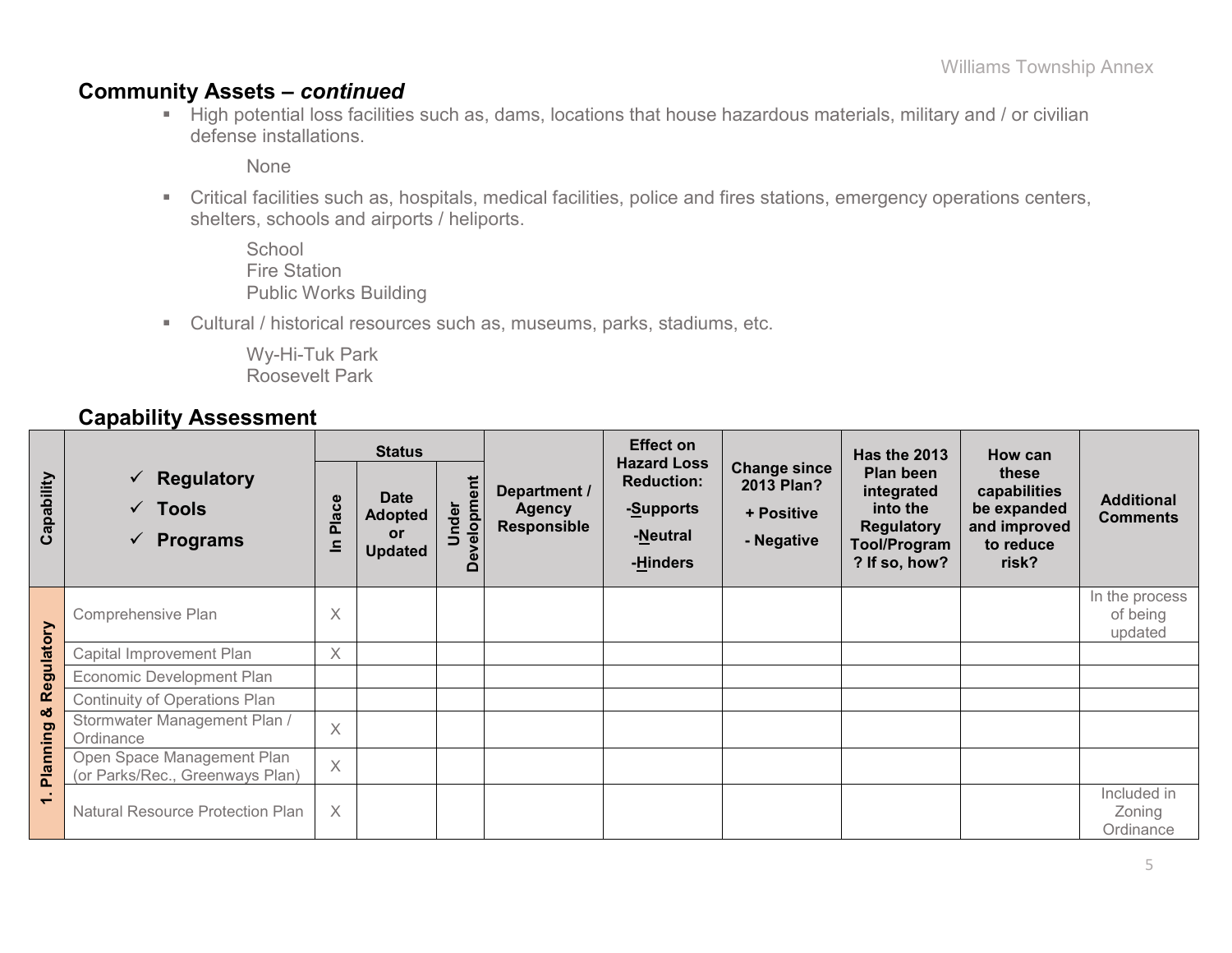# **Capability Assessment –** *continued*

|                |                                                                                                 | <b>Status</b> |                                                              |                      |                                                     | <b>Effect on</b>                                                             |                                                               | <b>Has the 2013</b>                                                                              | How can                                                                    |                                      |
|----------------|-------------------------------------------------------------------------------------------------|---------------|--------------------------------------------------------------|----------------------|-----------------------------------------------------|------------------------------------------------------------------------------|---------------------------------------------------------------|--------------------------------------------------------------------------------------------------|----------------------------------------------------------------------------|--------------------------------------|
| Capability     | $\checkmark$ Regulatory<br>$\checkmark$ Tools<br>Place<br>$\checkmark$ Programs<br>$\mathbf{a}$ |               | <b>Date</b><br><b>Adopted</b><br><b>or</b><br><b>Updated</b> | Under<br>Development | Department /<br><b>Agency</b><br><b>Responsible</b> | <b>Hazard Loss</b><br><b>Reduction:</b><br>-Supports<br>-Neutral<br>-Hinders | <b>Change since</b><br>2013 Plan?<br>+ Positive<br>- Negative | Plan been<br>integrated<br>into the<br><b>Regulatory</b><br><b>Tool/Program</b><br>? If so, how? | these<br>capabilities<br>be expanded<br>and improved<br>to reduce<br>risk? | <b>Additional</b><br><b>Comments</b> |
|                | <b>Transportation Plan</b>                                                                      |               |                                                              |                      |                                                     |                                                                              |                                                               |                                                                                                  |                                                                            |                                      |
|                | <b>Historic Preservation Plan</b>                                                               |               |                                                              |                      |                                                     |                                                                              |                                                               |                                                                                                  |                                                                            |                                      |
|                | Floodplain Management Plan                                                                      | $\times$      | 2015                                                         |                      |                                                     |                                                                              |                                                               |                                                                                                  |                                                                            |                                      |
|                | <b>Farmland Preservation</b>                                                                    | $\times$      |                                                              |                      |                                                     |                                                                              |                                                               |                                                                                                  |                                                                            |                                      |
|                | <b>Evacuation Plan</b>                                                                          |               |                                                              |                      |                                                     |                                                                              |                                                               |                                                                                                  |                                                                            |                                      |
| Regulatory     | Disaster Recovery Plan                                                                          |               |                                                              |                      |                                                     |                                                                              |                                                               |                                                                                                  |                                                                            |                                      |
| <b>o</b>       | <b>Hazard Mitigation Plan</b>                                                                   | $\times$      | 2/2019                                                       |                      |                                                     |                                                                              |                                                               | N/A                                                                                              |                                                                            |                                      |
|                | <b>Emergency Operations Plan</b>                                                                | $\times$      | 5/2021                                                       |                      |                                                     |                                                                              |                                                               |                                                                                                  |                                                                            |                                      |
| Planning       | <b>Zoning Regulations</b>                                                                       | $\times$      |                                                              |                      |                                                     |                                                                              |                                                               |                                                                                                  |                                                                            |                                      |
|                | Floodplain Regulations                                                                          | $\times$      |                                                              |                      |                                                     |                                                                              |                                                               |                                                                                                  |                                                                            |                                      |
| $\overline{ }$ | <b>NFIP Participation</b>                                                                       | $\mathcal{P}$ |                                                              |                      |                                                     |                                                                              |                                                               |                                                                                                  |                                                                            |                                      |
|                | <b>Building Code</b>                                                                            | $\times$      |                                                              |                      |                                                     |                                                                              |                                                               |                                                                                                  |                                                                            |                                      |
|                | Fire Code                                                                                       | $\times$      |                                                              |                      |                                                     |                                                                              |                                                               |                                                                                                  |                                                                            |                                      |
|                | Other                                                                                           |               |                                                              |                      |                                                     |                                                                              |                                                               |                                                                                                  |                                                                            |                                      |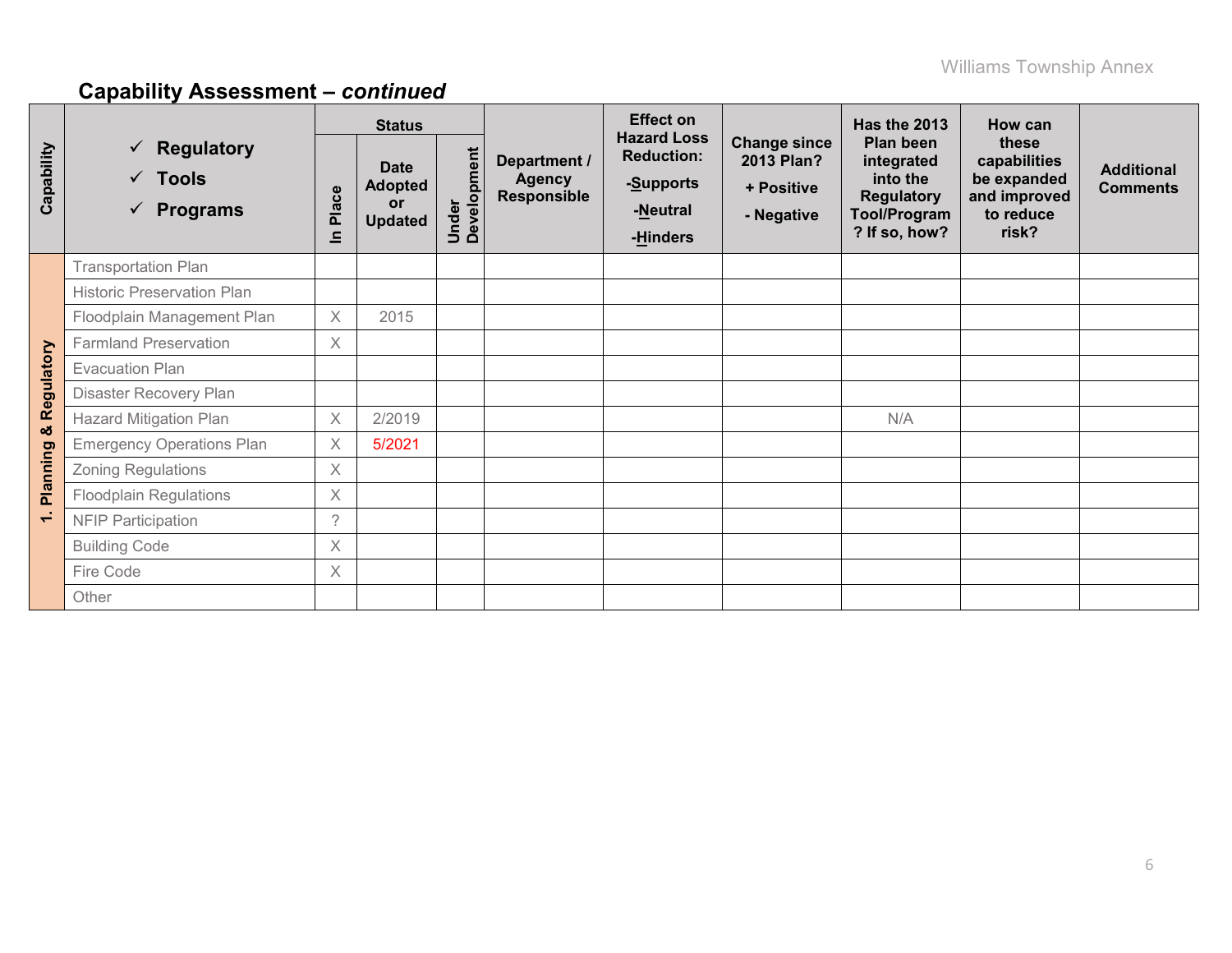# **Capability Assessment –** *continued*

| Capability     | $\checkmark$ Staff<br><b>Personnel</b><br>$\checkmark$<br><b>Resources</b><br>$\checkmark$                                       | <b>Yes</b> | <b>No</b> | <b>Department</b><br>/ Agency | <b>Change since</b><br>2013 Plan?<br>+ Positive<br>- Negative | How can these<br>capabilities be<br>expanded and<br>improved to<br>reduce risk? | <b>Additional</b><br><b>Comments</b> |
|----------------|----------------------------------------------------------------------------------------------------------------------------------|------------|-----------|-------------------------------|---------------------------------------------------------------|---------------------------------------------------------------------------------|--------------------------------------|
| $\tilde{g}$    | Planners (with land use / land development knowledge)                                                                            |            | X         |                               |                                                               |                                                                                 |                                      |
|                | Planners or engineers (with natural and / or human-caused hazards knowledge)                                                     |            | Χ         |                               |                                                               |                                                                                 |                                      |
| Technolo       | Engineers or professionals trained in building and / or infrastructure<br>construction practices (including building inspectors) |            | Χ         |                               |                                                               |                                                                                 |                                      |
|                | <b>Emergency Manager</b>                                                                                                         | X.         |           |                               |                                                               |                                                                                 |                                      |
| ಯ              | Floodplain administrator / manager                                                                                               | X.         |           |                               |                                                               |                                                                                 |                                      |
|                | Land surveyors                                                                                                                   |            | X         |                               |                                                               |                                                                                 |                                      |
|                | Staff familiar with the hazards of the community                                                                                 | X.         |           |                               |                                                               |                                                                                 |                                      |
| Administrative | Personnel skilled in Geographical Information Systems (GIS) and / or FEMA's<br><b>HAZUS</b> program                              |            | X         |                               |                                                               |                                                                                 |                                      |
|                | Grant writers or fiscal staff to handle large / complex grants                                                                   |            | X         |                               |                                                               |                                                                                 |                                      |
| $\overline{N}$ | Other                                                                                                                            |            |           |                               |                                                               |                                                                                 |                                      |

| Capability |                                                         | <b>Yes</b> | <b>No</b> | Department /<br><b>Agency</b> | <b>Change since</b><br>2013 Plan?<br>+ Positive<br>- Negative | How can these<br>capabilities be<br>expanded and<br>improved to<br>reduce risk? | <b>Additional</b><br><b>Comments</b> |
|------------|---------------------------------------------------------|------------|-----------|-------------------------------|---------------------------------------------------------------|---------------------------------------------------------------------------------|--------------------------------------|
|            | Capital improvement programming                         | Χ          |           |                               |                                                               |                                                                                 |                                      |
|            | <b>Community Development Block Grants (CDBG)</b>        |            | X         |                               |                                                               |                                                                                 |                                      |
|            | Special purposes taxes                                  |            | X         |                               |                                                               |                                                                                 |                                      |
| Resourc    | Gas / Electricity utility fees                          |            | X         |                               |                                                               |                                                                                 |                                      |
|            | Water / Sewer fees                                      | X          |           |                               |                                                               |                                                                                 |                                      |
|            | Stormwater utility fees                                 |            | X         |                               |                                                               |                                                                                 |                                      |
| Financial  | Development impact fees                                 |            | X         |                               |                                                               |                                                                                 |                                      |
|            | General obligation, revenue, and / or special tax bonds |            | X         |                               |                                                               |                                                                                 |                                      |
| က          | Partnering arrangements or intergovernmental agreements |            | X         |                               |                                                               |                                                                                 |                                      |
|            | Other                                                   |            |           |                               |                                                               |                                                                                 |                                      |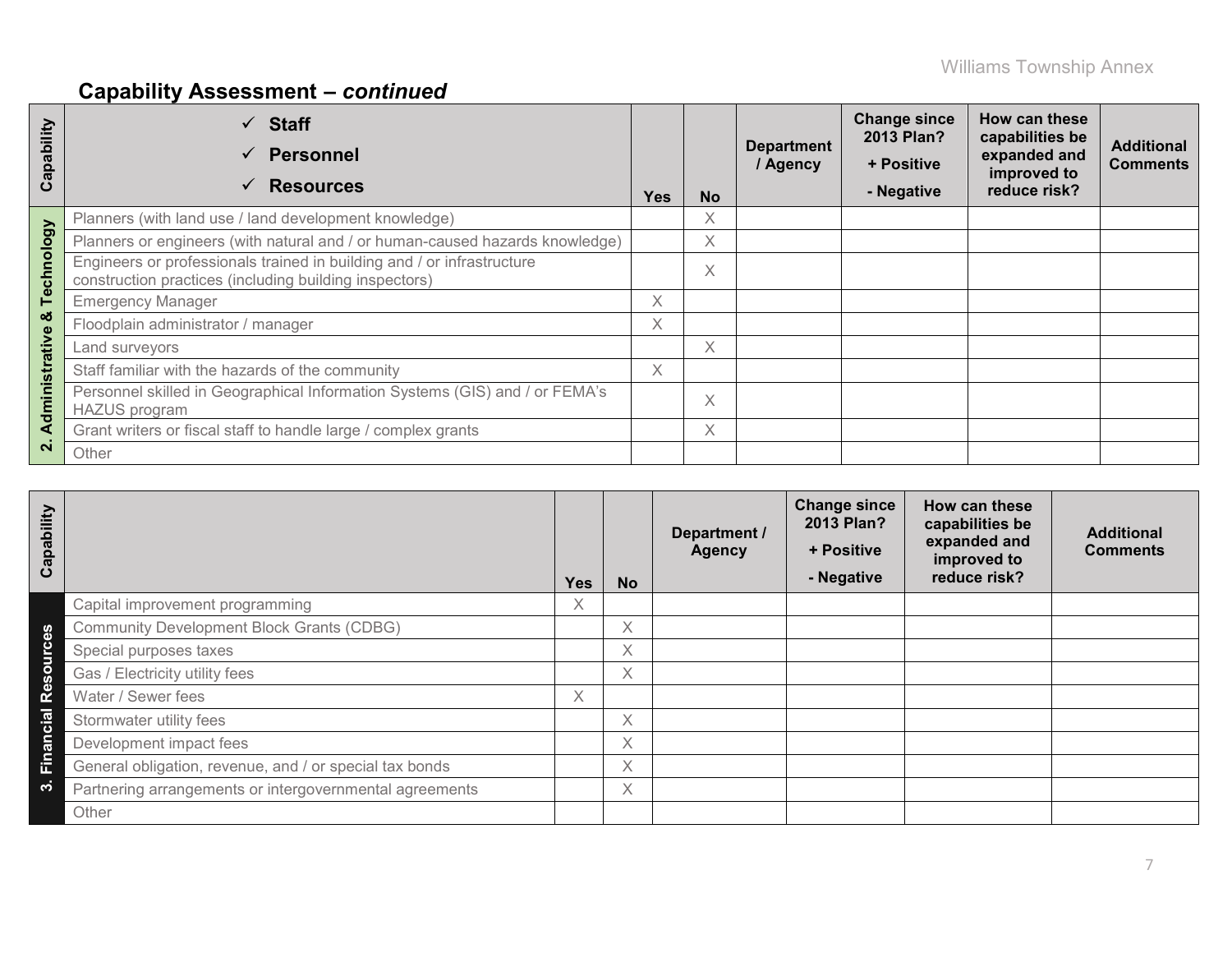# **Capability Assessment –** *continued*

| qpability<br>ပ       | Program<br>Organization                                                                                                                                           | Yes | <b>No</b> | Department /<br><b>Agency</b> | <b>Change since</b><br>2013 Plan?<br>+ Positive<br>- Negative | How can these<br>capabilities be<br>expanded and<br>improved to<br>reduce risk? | <b>Additional</b><br><b>Comments</b> |
|----------------------|-------------------------------------------------------------------------------------------------------------------------------------------------------------------|-----|-----------|-------------------------------|---------------------------------------------------------------|---------------------------------------------------------------------------------|--------------------------------------|
|                      | <b>Firewise Communities Certification</b>                                                                                                                         |     | X         |                               |                                                               |                                                                                 |                                      |
|                      | <b>StormReady Certification</b>                                                                                                                                   |     | X         |                               |                                                               |                                                                                 |                                      |
|                      | Natural disaster or safety-related school programs                                                                                                                |     | X         |                               |                                                               |                                                                                 |                                      |
| <b>Outreach</b><br>ಜ | Ongoing public education or information programs such as,<br>responsible water use, fire safety, household preparedness, and<br>environmental education.          |     | Χ         |                               |                                                               |                                                                                 |                                      |
| ducation             | Public-private partnership initiatives addressing disaster related                                                                                                |     |           |                               |                                                               |                                                                                 |                                      |
|                      | issues.                                                                                                                                                           |     |           |                               |                                                               |                                                                                 |                                      |
| ш<br>÷               | Local citizen groups or non-profit organizations focused on<br>environmental protection, emergency preparedness, access and<br>functional needs populations, etc. |     | Χ         |                               |                                                               |                                                                                 |                                      |
|                      | Other                                                                                                                                                             |     |           |                               |                                                               |                                                                                 |                                      |

| Capability       |                                |         | <b>Degree of Capability</b> |             | <b>Change since the 2013 Hazard</b><br><b>Mitigation Plan?</b> | <b>Additional Comments</b> |
|------------------|--------------------------------|---------|-----------------------------|-------------|----------------------------------------------------------------|----------------------------|
|                  |                                | Limited | <b>Moderate</b>             | <b>High</b> | If so, how?                                                    |                            |
| だ                | <b>Planning and Regulatory</b> |         |                             |             |                                                                |                            |
| ் உ<br>Self      | Administrative and Technical   | X       |                             |             |                                                                |                            |
| ess<br><b>LO</b> | Financial                      | X       |                             |             |                                                                |                            |
| æτ               | <b>Education and Outreach</b>  | Χ       |                             |             |                                                                |                            |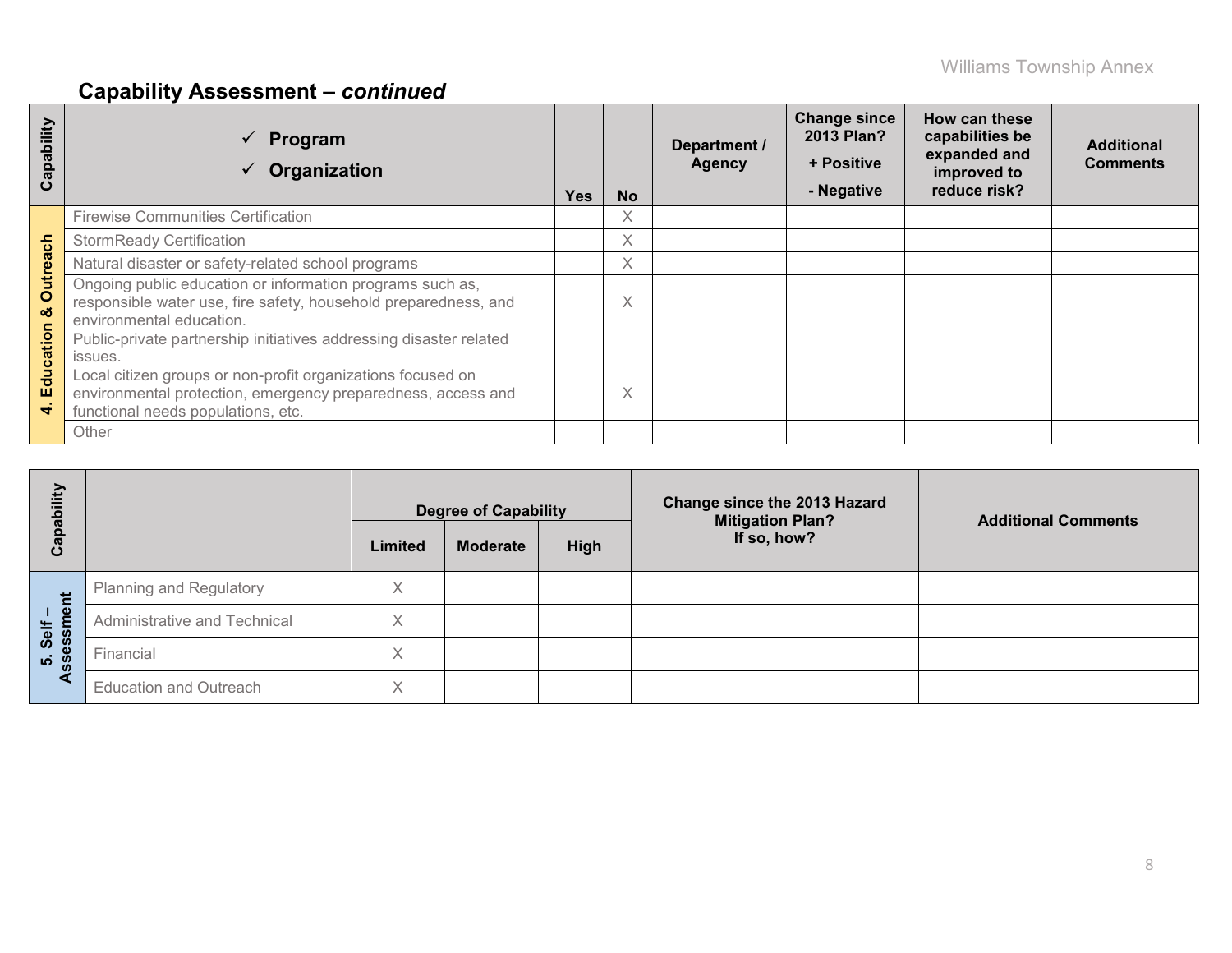# **Known or Anticipated Future Development / Redevelopment**

| Development /<br><b>Property Name</b> | <b>Type of Development</b> | <b>Number of Structures</b> | <b>Location</b>                               | <b>Known Hazard Zone</b> | <b>Description / Status</b> |
|---------------------------------------|----------------------------|-----------------------------|-----------------------------------------------|--------------------------|-----------------------------|
| Oakliegh Knoll                        | Residential                | 45                          | 200 Texas Road                                |                          |                             |
| <b>Valley View</b>                    | Residential                |                             | Stouts Valley & Durham<br>Road                |                          |                             |
| Chrin Landfill                        | Landfill expansion         |                             | Morgan Hill Road &<br><b>Industrial Drive</b> |                          |                             |

## **Natural & Non-Natural Event History Specific to Williams Township**

| <b>Type of Event and Date(s)</b>        | <b>FEMA Disaster #</b><br>(if applicable) | Local Damage(s) or Loss(es)                                                |
|-----------------------------------------|-------------------------------------------|----------------------------------------------------------------------------|
| Flooding Events - 8/2018                | DR-4408-PA                                | Municipal roadways / infrastructure flooded / damaged.                     |
| Pennsylvania COVID-19 Pandemic - 1/2020 | DR-4506-PA                                | Emergency Protective measures to combat COVID-19 Pandemic.                 |
| <b>Remnants of Hurricane Ida</b>        | <b>DR-4618-PA</b>                         | Assistance to eligible individuals and families affected by this disaster. |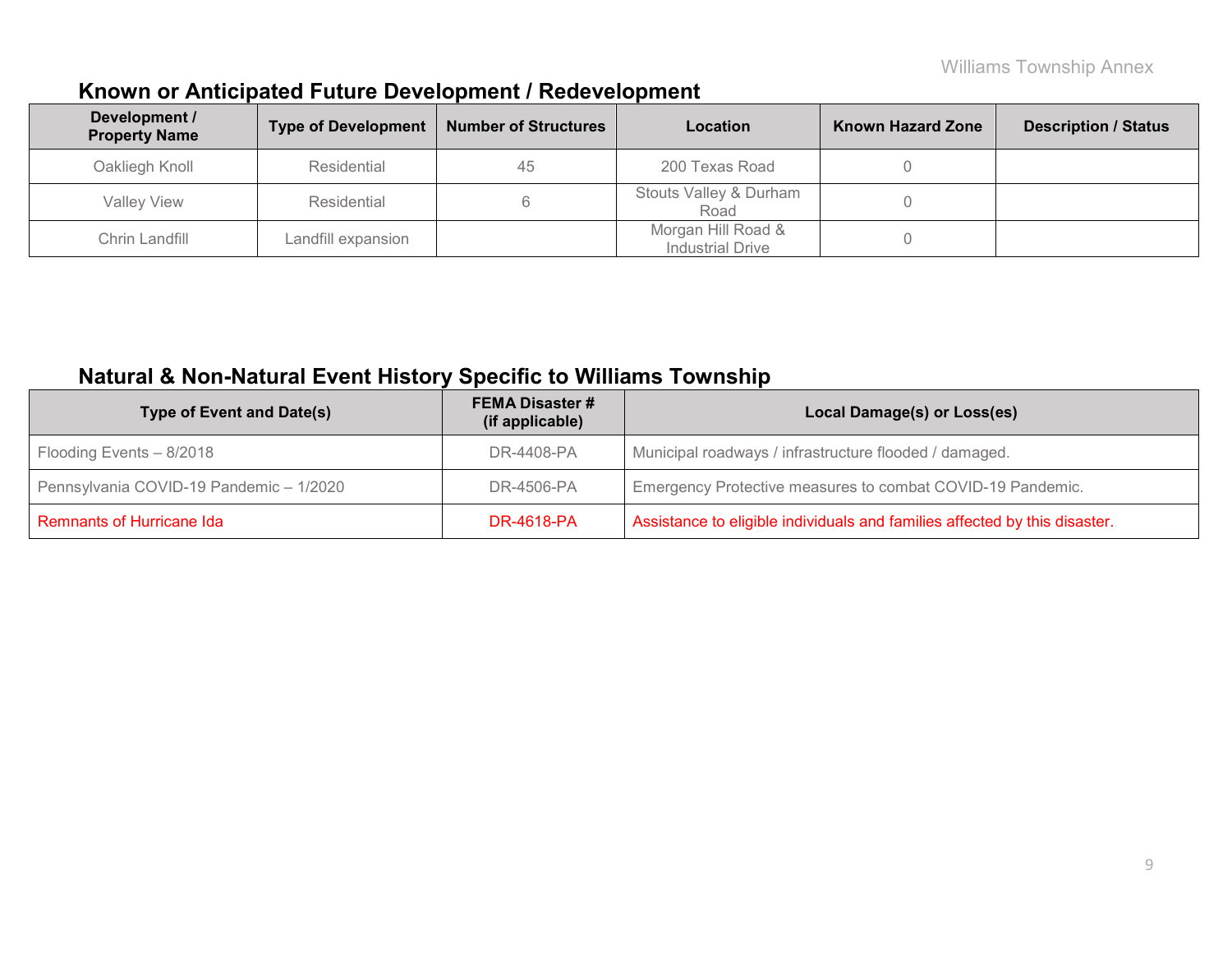# **2013 Municipal Action Plan Status**

|                |                                                                                                                                                                                                                                                                                                                                                                                                                                                                                                                                                                                                                                                                                                     |                                     |                          | <b>Status</b> |           |                         |                             |  |
|----------------|-----------------------------------------------------------------------------------------------------------------------------------------------------------------------------------------------------------------------------------------------------------------------------------------------------------------------------------------------------------------------------------------------------------------------------------------------------------------------------------------------------------------------------------------------------------------------------------------------------------------------------------------------------------------------------------------------------|-------------------------------------|--------------------------|---------------|-----------|-------------------------|-----------------------------|--|
|                | <b>Existing Mitigation Action</b><br>(from 2013 Hazard Mitigation Plan)                                                                                                                                                                                                                                                                                                                                                                                                                                                                                                                                                                                                                             | No Progress <sub>/</sub><br>Unknown | Progress<br>$\mathbf{a}$ | Continuous    | Completed | <b>ag</b><br>Discontinu | <b>Additional Comments</b>  |  |
| $\mathbf 1$    | Address flooding and erosion problems caused by drainage swale on Royal Manor<br>Road.                                                                                                                                                                                                                                                                                                                                                                                                                                                                                                                                                                                                              | $\times$                            |                          |               |           |                         |                             |  |
| $\overline{2}$ | Address drainage hazard on Belmont and Aspen Streets that results in deep street<br>flooding during minor rain events.                                                                                                                                                                                                                                                                                                                                                                                                                                                                                                                                                                              | $\times$                            |                          |               |           |                         |                             |  |
| 3              | Retrofit structures located in hazard-prone areas to protect structures from future<br>damage, with repetitive loss and severe repetitive loss properties as priority.<br>Specifically identified are the following;<br>- Several residential structures in flood area of Canal Road.<br>- Properties on South Delaware Drive impacted by Delaware River.<br>Phase 1: Identify appropriate candidates for retrofitting based on cost-effectiveness<br>versus relocation.<br>Phase 2: Where retrofitting is determined to be a viable option, work with property<br>owners toward implementation of that action based on available funding from FEMA<br>and local match availability.                |                                     |                          | X             |           |                         |                             |  |
| 4              | Purchase, or relocate structures located in hazard- prone areas to protect structures<br>from future damage, with repetitive loss and severe repetitive loss properties as<br>priority.<br>Specifically identified are the following;<br>- Several residential structures in flood area of Canal Road.<br>- Properties on South Delaware Drive impacted by Delaware River.<br>Phase 1: Identify appropriate candidates for relocation based on cost-effectiveness<br>versus retrofitting.<br>Phase 2: Where relocation is determined to be a viable option, work with property<br>owners toward implementation of that action based on available funding from FEMA<br>and local match availability. | $\times$                            |                          |               |           |                         | Lack of pre-action funding. |  |
| 5              | Maintain compliance with and good-standing in the NFIP including adoption and<br>enforcement of floodplain management requirements (e.g. regulating all new and<br>substantially improved construction in Special Hazard Flood Areas), floodplain<br>identification and mapping, and flood insurance outreach to the community. Further,<br>continue to meet and/or exceed the minimum NFIP standards and criteria through the<br>following NFIP- related continued compliance actions identified below.                                                                                                                                                                                            |                                     |                          | X             |           |                         |                             |  |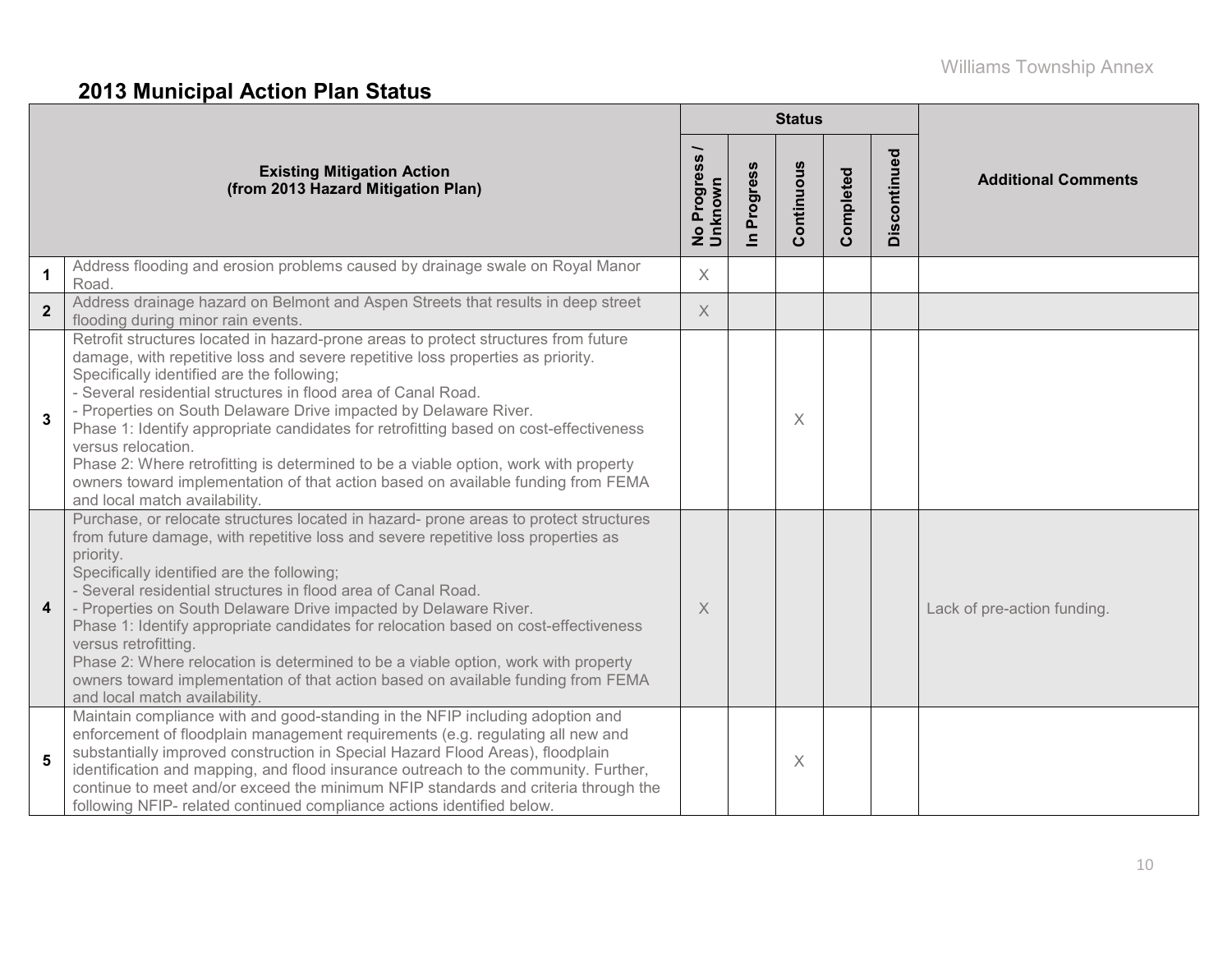# **2013 Municipal Action Plan Status –** *continued*

|          |                                                                                                                                                                                                                                                                                                                                                                                                                                                                                                                                                                                                                                                                                                                                                                                                                                                                                                                                                                                                                                                    |                                  |                                | <b>Status</b> |           |              |                                                 |
|----------|----------------------------------------------------------------------------------------------------------------------------------------------------------------------------------------------------------------------------------------------------------------------------------------------------------------------------------------------------------------------------------------------------------------------------------------------------------------------------------------------------------------------------------------------------------------------------------------------------------------------------------------------------------------------------------------------------------------------------------------------------------------------------------------------------------------------------------------------------------------------------------------------------------------------------------------------------------------------------------------------------------------------------------------------------|----------------------------------|--------------------------------|---------------|-----------|--------------|-------------------------------------------------|
|          | <b>Existing Mitigation Action</b><br>(from 2013 Hazard Mitigation Plan)                                                                                                                                                                                                                                                                                                                                                                                                                                                                                                                                                                                                                                                                                                                                                                                                                                                                                                                                                                            | Progress<br>No Progre<br>Unknown | Progress<br>$\boldsymbol{\Xi}$ | Continuous    | Completed | Discontinued | <b>Additional Comments</b>                      |
| 6        | Conduct and facilitate community and public education and outreach for residents and<br>businesses to include, but not be limited to, the following to promote and effect natural<br>hazard risk reduction:<br>- Provide and maintain links to the HMP website, and regularly post notices on the<br>County/municipal homepage(s) referencing the HMP webpages.<br>- Prepare and distribute informational letters to flood vulnerable property owners and<br>neighborhood associations, explaining the availability of mitigation grant funding to<br>mitigate their properties, and instructing them on how they can learn more and<br>implement mitigation.<br>- Use email notification systems and newsletters to better educate the public on flood<br>insurance, the availability of mitigation grant funding, and personal natural hazard risk<br>reduction measures.<br>- Work with neighborhood associations, civic and business groups to disseminate<br>information on flood insurance and the availability of mitigation grant funding. | $\times$                         |                                |               |           |              |                                                 |
| 7        | Begin the process to adopt higher regulatory standards to manage flood risk (i.e.<br>increased freeboard, cumulative substantial damage/improvements) and sinkhole risk<br>(e.g. carbonate bedrock standards).                                                                                                                                                                                                                                                                                                                                                                                                                                                                                                                                                                                                                                                                                                                                                                                                                                     |                                  |                                |               | $\times$  |              | Action carried over to the 2018 Action<br>Plan. |
| $\bf{8}$ | Determine if a Community Assistance Visit (CAV) or Community Assistance Contact<br>(CAC) is needed, and schedule if needed.                                                                                                                                                                                                                                                                                                                                                                                                                                                                                                                                                                                                                                                                                                                                                                                                                                                                                                                        | $\times$                         |                                |               |           |              |                                                 |
| 9        | Have designated NFIP Floodplain Administrator (FPA) become a Certified Floodplain<br>Manager through the ASFPM, and pursue relevant continuing education training such<br>as FEMA Benefit-Cost Analysis.                                                                                                                                                                                                                                                                                                                                                                                                                                                                                                                                                                                                                                                                                                                                                                                                                                           |                                  |                                | $\times$      |           |              |                                                 |
| 10       | Participate in the Community Rating System (CRS) to further manage flood risk and<br>reduce flood insurance premiums for NFIP policyholders. This shall start with the<br>submission to FEMA-DHS of a Letter of Intent to join CRS, followed by the completion<br>& submission of an application to the program once the community's current<br>compliance with the NFIP is established.                                                                                                                                                                                                                                                                                                                                                                                                                                                                                                                                                                                                                                                           |                                  |                                | $\times$      |           |              |                                                 |
| 11       | Archive elevation certificates                                                                                                                                                                                                                                                                                                                                                                                                                                                                                                                                                                                                                                                                                                                                                                                                                                                                                                                                                                                                                     |                                  |                                | X             |           |              |                                                 |
| 12       | Continue to support the implementation, monitoring, maintenance, and updating of this<br>Plan, as defined in Section 7.0                                                                                                                                                                                                                                                                                                                                                                                                                                                                                                                                                                                                                                                                                                                                                                                                                                                                                                                           |                                  |                                | $\times$      |           |              |                                                 |
| 13       | Complete the ongoing updates of the Comprehensive Emergency Management Plans                                                                                                                                                                                                                                                                                                                                                                                                                                                                                                                                                                                                                                                                                                                                                                                                                                                                                                                                                                       |                                  | $\times$                       |               |           |              |                                                 |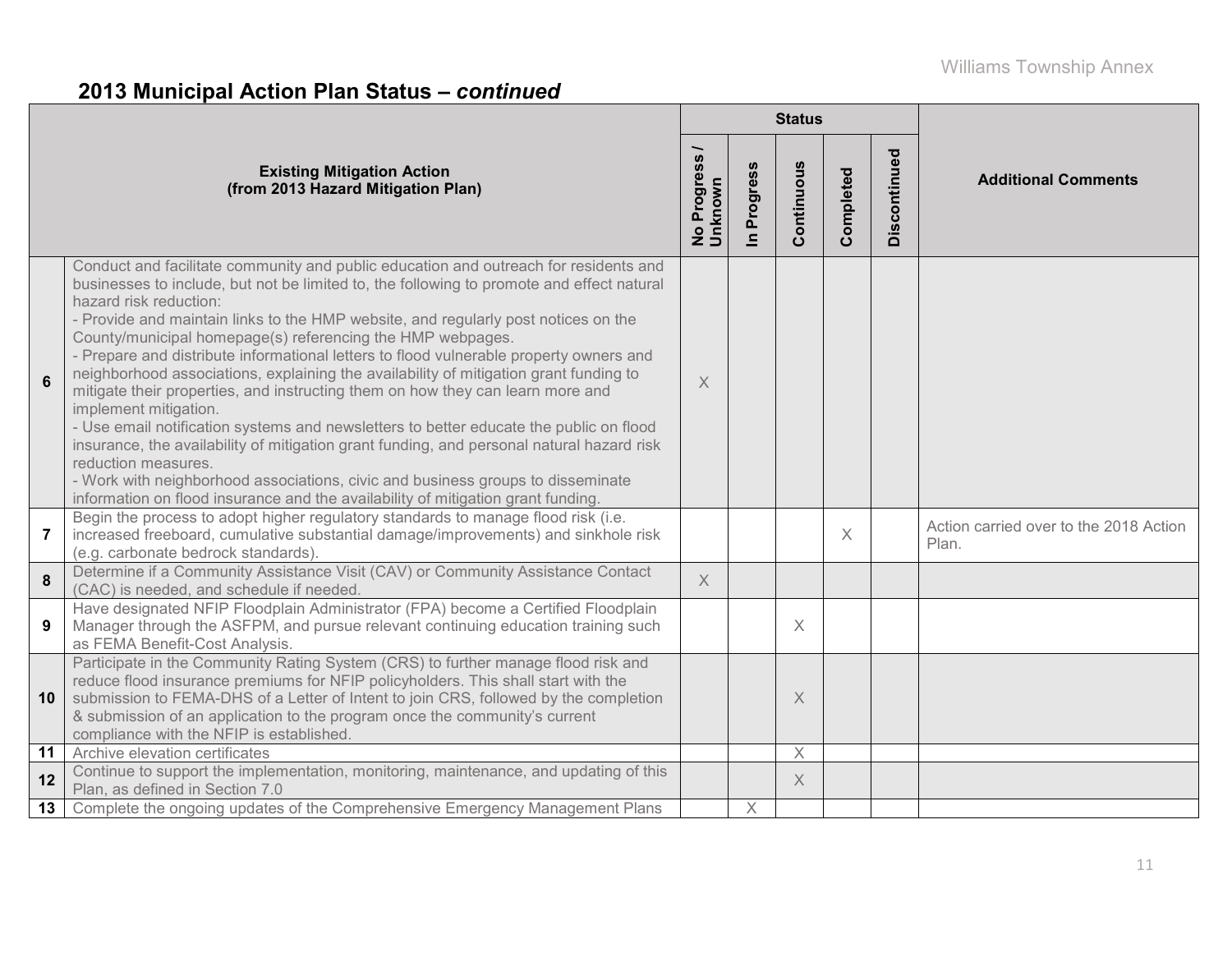### **2013 Municipal Action Plan Status –** *continued*

|                                                                         |                                                                                                                                                                                                                                                                                       |          |  | <b>Status</b>  |              |   |                            |  |  |
|-------------------------------------------------------------------------|---------------------------------------------------------------------------------------------------------------------------------------------------------------------------------------------------------------------------------------------------------------------------------------|----------|--|----------------|--------------|---|----------------------------|--|--|
| <b>Existing Mitigation Action</b><br>(from 2013 Hazard Mitigation Plan) |                                                                                                                                                                                                                                                                                       |          |  | ntin<br>O<br>ပ | omplete<br>Õ | ≏ | <b>Additional Comments</b> |  |  |
| 14                                                                      | Create/enhance/ maintain mutual aid agreements with neighboring communities for<br>continuity of operations.                                                                                                                                                                          |          |  | X              |              |   |                            |  |  |
| 15                                                                      | Identify and develop agreements with entities that can provide support with<br>FEMA/PEMA paperwork after disasters; qualified damage assessment personnel -<br>Improve post-disaster capabilities - damage assessment; FEMA/PEMA paperwork<br>compilation, submissions, recordkeeping | $\times$ |  |                |              |   |                            |  |  |
| 16                                                                      | Work with regional agencies (i.e. County and PEMA) to help develop damage<br>assessment capabilities at the local level through such things as training programs,<br>certification of qualified individuals (e.g. code officials, floodplain managers,<br>engineers).                 |          |  | X              |              |   |                            |  |  |

#### **Notes:**

**1.** Actions not carried through to the 2018 Action Plan are so noted.

**2.** To maintain National Flood Insurance Program (NFIP) compliance, actions related to the NFIP were carried through to the 2018 Action Plan even if identified by the municipality as completed.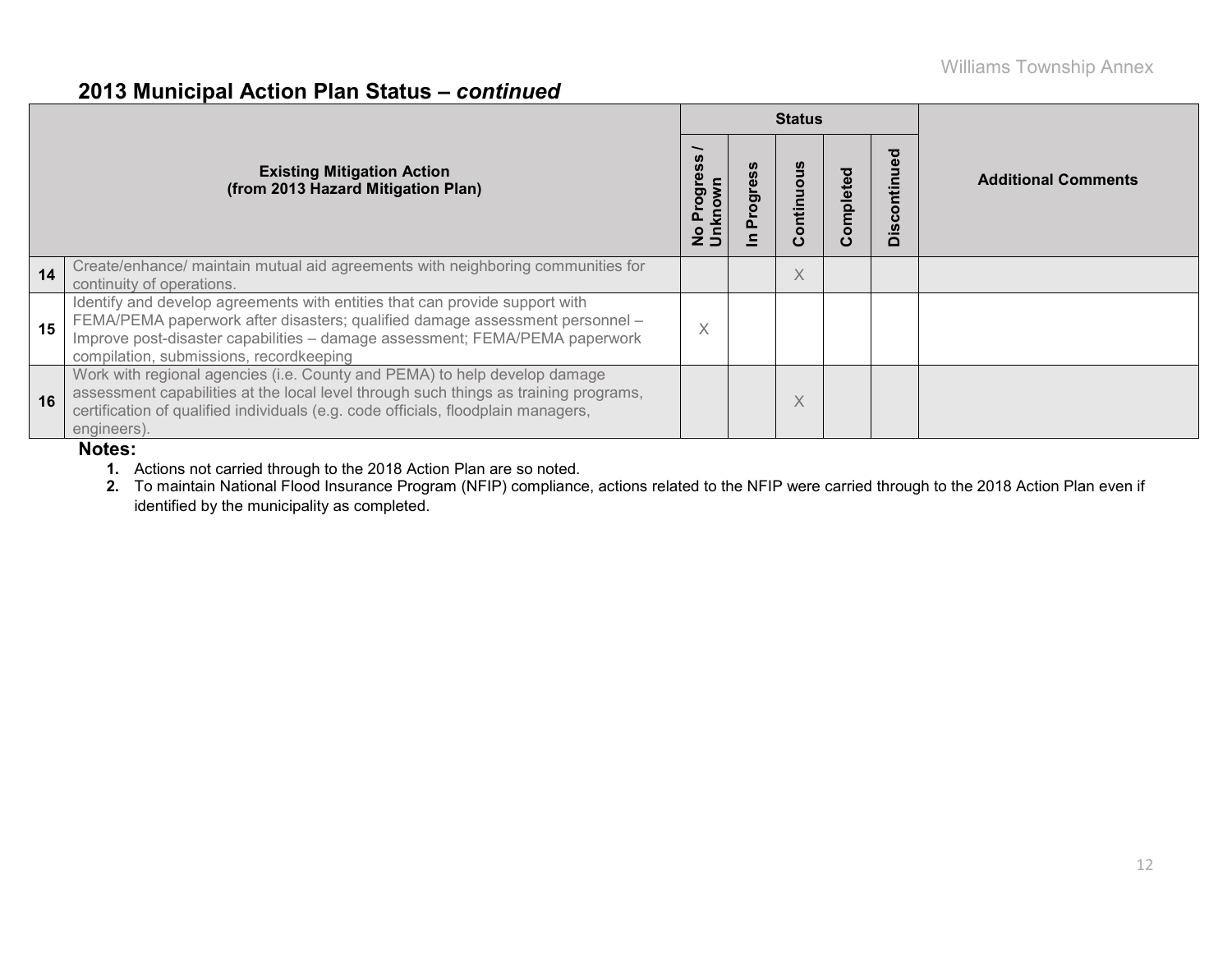# **2018 Mitigation Action Plan**

|                | <b>Mitigation Action</b>                                                                                                                                                                                                                                                                                                                                                                                                                                                                                                                                                                                                                                                                                         | <b>Mitigation</b><br><b>Technique</b><br>Category | Hazard(s)<br><b>Addressed</b> | <b>Priority</b><br>(H/M/L) | <b>Estimated</b><br>Cost | <b>Potential</b><br><b>Funding</b>                                                                                | <b>Lead Agency</b><br>/ Department                                                                                           | Implementation<br><b>Schedule</b>      | <b>Applies to</b><br>New and / or<br><b>Existing</b><br><b>Structures</b> |
|----------------|------------------------------------------------------------------------------------------------------------------------------------------------------------------------------------------------------------------------------------------------------------------------------------------------------------------------------------------------------------------------------------------------------------------------------------------------------------------------------------------------------------------------------------------------------------------------------------------------------------------------------------------------------------------------------------------------------------------|---------------------------------------------------|-------------------------------|----------------------------|--------------------------|-------------------------------------------------------------------------------------------------------------------|------------------------------------------------------------------------------------------------------------------------------|----------------------------------------|---------------------------------------------------------------------------|
| $\mathbf 1$    | Address flooding and erosion<br>problems caused by drainage swale<br>on Royal Manor Road.                                                                                                                                                                                                                                                                                                                                                                                                                                                                                                                                                                                                                        | Structure &<br>Infrastructure                     | Flood                         | Medium                     | High                     | <b>FEMA</b><br>Mitigation<br>Grant<br>Programs<br>and local<br>budget (or<br>property<br>owner) for<br>cost share | Municipality<br>(via Municipal<br>Engineer/NFIP<br>Floodplain<br>Administrator)<br>with support<br>from PEMA,<br><b>FEMA</b> | Long-term<br>(depending on<br>funding) | Existing                                                                  |
| $\overline{2}$ | Address drainage hazard on Belmont<br>and Aspen Streets that results in<br>deep street flooding during minor rain<br>events.                                                                                                                                                                                                                                                                                                                                                                                                                                                                                                                                                                                     | Structure &<br>Infrastructure                     | Flood                         | Medium                     | High                     | <b>FEMA</b><br>Mitigation<br>Grant<br>Programs<br>and local<br>budget (or<br>property<br>owner) for<br>cost share | Municipality<br>(via Municipal<br>Engineer/NFIP<br>Floodplain<br>Administrator)<br>with support<br>from PEMA,<br><b>FEMA</b> | Long-term<br>(depending on<br>funding) | Existing                                                                  |
| 3              | Retrofit structures located in hazard-<br>prone areas to protect structures from<br>future damage, with repetitive loss<br>and severe repetitive loss properties<br>as priority. Specifically identified are<br>the following;<br>- Several residential structures in<br>flood area of Canal Road.<br>- Properties on South Delaware Drive<br>impacted by Delaware River.<br>Phase 1: Identify appropriate<br>candidates for retrofitting based on<br>cost-effectiveness versus relocation.<br>Phase 2: Where retrofitting is<br>determined to be a viable option,<br>work with property owners toward<br>implementation of that action based<br>on available funding from FEMA and<br>local match availability. | Structure &<br>Infrastructure                     | Flood                         | Medium-<br>High            | High                     | <b>FEMA</b><br>Mitigation<br>Grant<br>Programs<br>and local<br>budget (or<br>property<br>owner) for<br>cost share | Municipality<br>(via Municipal<br>Engineer/NFIP<br>Floodplain<br>Administrator)<br>with support<br>from PEMA,<br><b>FEMA</b> | Long-term<br>(depending on<br>funding) | Existing                                                                  |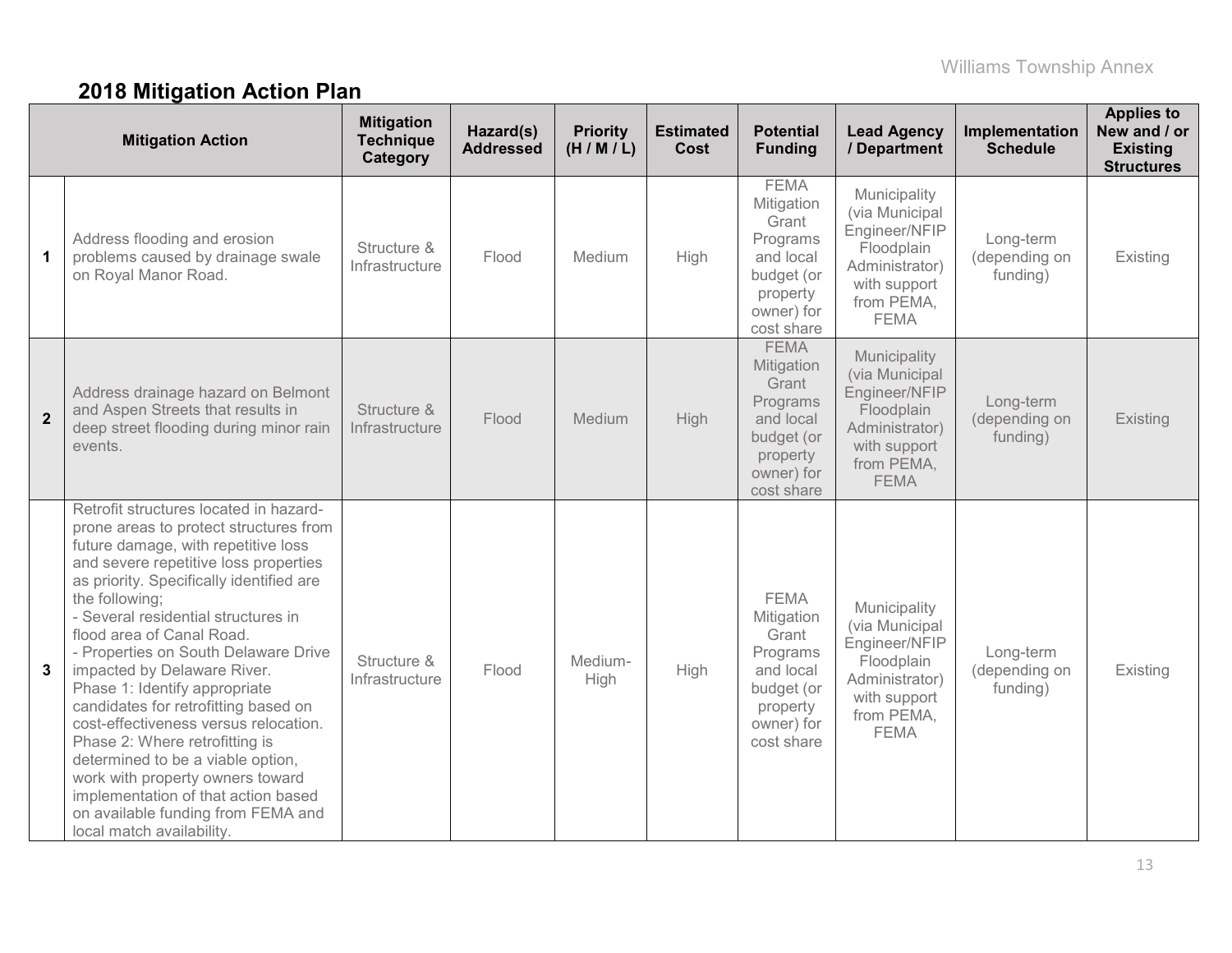|                         | <b>Mitigation Action</b>                                                                                                                                                                                                                                                                                                                                                                                                                                                                                                                                                                                                                                                                                                     | <b>Mitigation</b><br><b>Technique</b><br>Category | Hazard(s)<br><b>Addressed</b> | <b>Priority</b><br>(H/M/L) | <b>Estimated</b><br>Cost | <b>Potential</b><br><b>Funding</b>                                                                                | <b>Lead Agency</b><br>/ Department                                                                                               | Implementation<br><b>Schedule</b>      | <b>Applies to</b><br>New and / or<br><b>Existing</b><br><b>Structures</b> |
|-------------------------|------------------------------------------------------------------------------------------------------------------------------------------------------------------------------------------------------------------------------------------------------------------------------------------------------------------------------------------------------------------------------------------------------------------------------------------------------------------------------------------------------------------------------------------------------------------------------------------------------------------------------------------------------------------------------------------------------------------------------|---------------------------------------------------|-------------------------------|----------------------------|--------------------------|-------------------------------------------------------------------------------------------------------------------|----------------------------------------------------------------------------------------------------------------------------------|----------------------------------------|---------------------------------------------------------------------------|
| $\overline{\mathbf{4}}$ | Purchase, or relocate structures<br>located in hazard- prone areas to<br>protect structures from future<br>damage, with repetitive loss & severe<br>repetitive loss properties as priority.<br>Specifically identified are the<br>following:<br>- Several residential structures in<br>flood area of Canal Road.<br>- Properties on South Delaware Drive<br>impacted by Delaware River.<br>Phase 1: Identify appropriate<br>candidates for relocation based on<br>cost-effectiveness versus retrofitting.<br>Phase 2: Where relocation is<br>determined to be a viable option,<br>work with property owners toward<br>implementation of that action based<br>on available funding from FEMA and<br>local match availability. | Structure &<br>Infrastructure                     | Flood                         | Medium-<br>High            | High                     | <b>FEMA</b><br>Mitigation<br>Grant<br>Programs<br>and local<br>budget (or<br>property<br>owner) for<br>cost share | Municipality<br>(via Municipal<br>Engineer/NFIP<br>Floodplain<br>Administrator)<br>with support<br>from PEMA,<br><b>FEMA</b>     | Long-term<br>(depending on<br>funding) | Existing                                                                  |
| 5                       | Maintain compliance with and good<br>standing in the NFIP including<br>adoption & enforcement of floodplain<br>management requirements (e.g.<br>regulating all new & substantially<br>improved construction in Special<br>Hazard Flood Areas), floodplain<br>identification & mapping, & flood<br>insurance outreach to the community.<br>Further, continue to meet and/or<br>exceed the minimum NFIP standards<br>and criteria through the following<br>NFIP- related continued compliance<br>actions identified below.                                                                                                                                                                                                     | Local plans<br>&<br>Regulations                   | Flood                         | High                       | $Low -$<br>Medium        | Municipal<br><b>Budget</b>                                                                                        | Municipality<br>(via Municipal<br>Engineer/NFIP<br>Floodplain<br>Administrator)<br>with support<br>from PEMA,<br><b>ISO FEMA</b> | Ongoing                                | New &<br>Existing                                                         |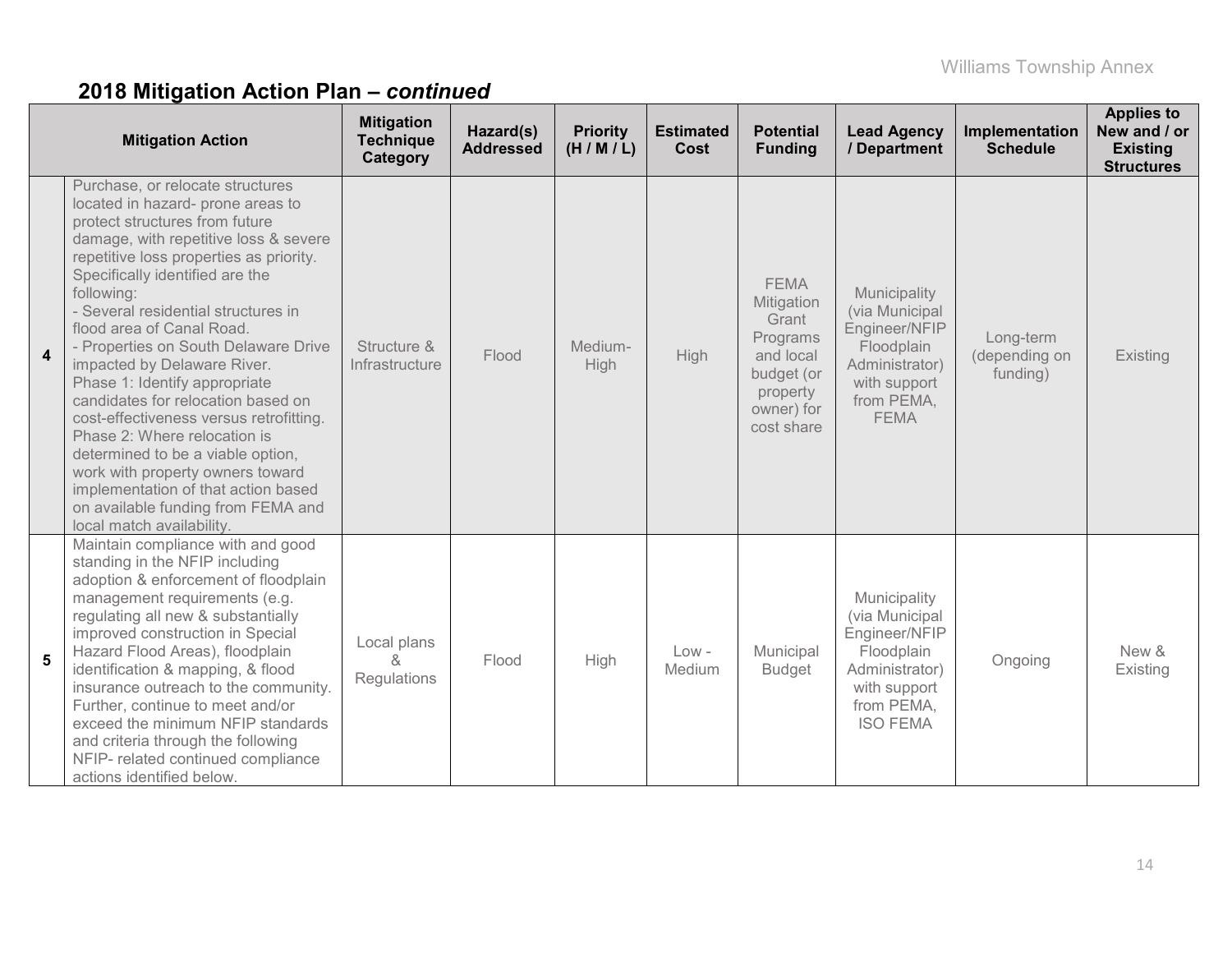|                | <b>Mitigation Action</b>                                                                                                                                                                                                                                                                                                                                                                                                                                                                                                                                                                                                                                                                                                                                                                                                                                                                                                                                                                                                                                                                           | <b>Mitigation</b><br><b>Technique</b><br>Category | Hazard(s)<br><b>Addressed</b> | <b>Priority</b><br>(H/M/L) | <b>Estimated</b><br>Cost | <b>Potential</b><br><b>Funding</b> | Lead Agency /<br><b>Department</b>                                                               | Implementation<br><b>Schedule</b> | <b>Applies to</b><br>New and / or<br><b>Existing</b><br><b>Structures</b> |
|----------------|----------------------------------------------------------------------------------------------------------------------------------------------------------------------------------------------------------------------------------------------------------------------------------------------------------------------------------------------------------------------------------------------------------------------------------------------------------------------------------------------------------------------------------------------------------------------------------------------------------------------------------------------------------------------------------------------------------------------------------------------------------------------------------------------------------------------------------------------------------------------------------------------------------------------------------------------------------------------------------------------------------------------------------------------------------------------------------------------------|---------------------------------------------------|-------------------------------|----------------------------|--------------------------|------------------------------------|--------------------------------------------------------------------------------------------------|-----------------------------------|---------------------------------------------------------------------------|
| 6              | Conduct and facilitate community and<br>public education and outreach for<br>residents and businesses to include,<br>but not be limited to, the following to<br>promote and effect natural hazard<br>risk reduction:<br>- Provide and maintain links to the<br>HMP website, and regularly post<br>notices on the County/municipal<br>homepage(s) referencing the HMP<br>webpages.<br>- Prepare and distribute informational<br>letters to flood vulnerable property<br>owners and neighborhood<br>associations, explaining the<br>availability of mitigation grant funding<br>to mitigate their properties, and<br>instructing them on how they can<br>learn more and implement mitigation.<br>- Use email notification systems and<br>newsletters to better educate the<br>public on flood insurance, the<br>availability of mitigation grant funding,<br>and personal natural hazard risk<br>reduction measures.<br>- Work with neighborhood<br>associations, civic and business<br>groups to disseminate information on<br>flood insurance and the availability of<br>mitigation grant funding. | Education<br>& Awareness                          | All Hazards                   | High                       | $Low-$<br>Medium         | Municipal<br><b>Budget</b>         | Municipality<br>with support<br>from Planning<br>Partners,<br>PEMA, FEMA                         | Short-term                        | N/A                                                                       |
| $\overline{7}$ | Begin and/or continue the process to<br>adopt higher regulatory standards to<br>manage flood risk (i.e. increased<br>freeboard, cumulative substantial<br>damage/improvements) sinkhole risk<br>(e.g. carbonate bedrock standards).                                                                                                                                                                                                                                                                                                                                                                                                                                                                                                                                                                                                                                                                                                                                                                                                                                                                | Local plans<br>$\kappa$<br>Regulations            | Flood                         | High                       | Low                      | Municipal<br><b>Budget</b>         | Municipality<br>(Mun. Engineer<br>/ NFIP<br>Floodplain<br>Adm.) w/<br>support from<br>PEMA, FEMA | Short-term                        | New &<br>Existing                                                         |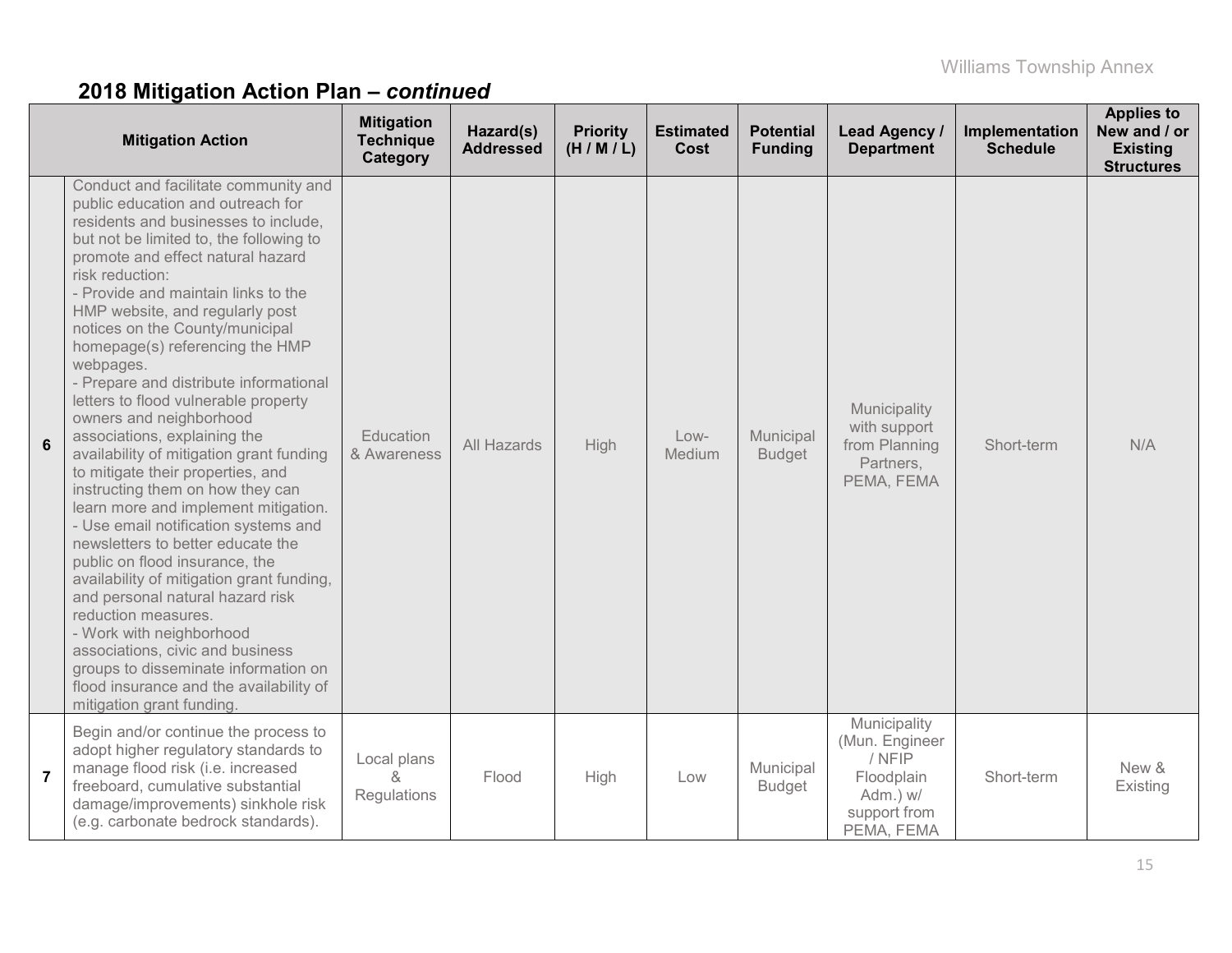|    | <b>Mitigation Action</b>                                                                                                                                                                                                                                                                                                                                                                                     | <b>Mitigation</b><br><b>Technique</b><br>Category | Hazard(s)<br><b>Addressed</b> | <b>Priority</b><br>(H/M/L) | <b>Estimated</b><br><b>Cost</b>           | <b>Potential</b><br><b>Funding</b>                                                                        | <b>Lead Agency /</b><br><b>Department</b>                                                                                                                                 | Implementation<br><b>Schedule</b>       | <b>Applies to</b><br>New and / or<br><b>Existing</b><br><b>Structures</b> |
|----|--------------------------------------------------------------------------------------------------------------------------------------------------------------------------------------------------------------------------------------------------------------------------------------------------------------------------------------------------------------------------------------------------------------|---------------------------------------------------|-------------------------------|----------------------------|-------------------------------------------|-----------------------------------------------------------------------------------------------------------|---------------------------------------------------------------------------------------------------------------------------------------------------------------------------|-----------------------------------------|---------------------------------------------------------------------------|
| 8  | Determine if a Community Assistance<br>Visit (CAV) or Community Assistance<br>Contact (CAC) is needed, and<br>schedule if needed.                                                                                                                                                                                                                                                                            | Local plans<br>$\alpha$<br>Regulations            | Flood                         | Medium                     | Low                                       | Municipal<br><b>Budget</b>                                                                                | <b>NFIP</b><br>Floodplain<br>Administrator<br>with support<br>from PADEP,<br>PEMA, FEMA                                                                                   | Short-term                              | N/A                                                                       |
| 9  | Have designated NFIP Floodplain<br>Administrator (FPA) become a<br>Certified Floodplain Manager through<br>the ASFPM and/or pursue relevant<br>continuing education training such as<br>FEMA Benefit-Cost Analysis.                                                                                                                                                                                          | Local plans<br>&<br>Regulations                   | Flood                         | High                       | Low                                       | Municipal<br><b>Budget</b>                                                                                | <b>NFIP</b><br>Floodplain<br>Administrator                                                                                                                                | Short-term<br>(depending on<br>funding) | N/A                                                                       |
| 10 | Participate in the Community Rating<br>System (CRS) to further manage<br>flood risk and reduce flood insurance<br>premiums for NFIP policyholders.<br>This shall start with the submission to<br>FEMA-DHS of a Letter of Intent to<br>join CRS, followed by the completion<br>and submission of an application to<br>the program once the community's<br>current compliance with the NFIP is<br>established. | Local plans<br>$\delta$<br>Regulations            | Flood                         | Medium                     | Low                                       | Municipal<br><b>Budget</b>                                                                                | <b>NFIP</b><br>Floodplain<br>Administrator<br>with support<br>from PADEP,<br>PEMA, FEMA                                                                                   | Short-term                              | N/A                                                                       |
| 11 | Obtain and archive elevation<br>certificates for NFIP compliance.                                                                                                                                                                                                                                                                                                                                            | Local plans<br>8 <sub>o</sub><br>Regulations      | Flood                         | High                       | Low                                       | Municipal<br><b>Budget</b>                                                                                | <b>NFIP</b><br>Floodplain<br>Administrator                                                                                                                                | Ongoing                                 | N/A                                                                       |
| 12 | Continue to support the<br>implementation, monitoring,<br>maintenance, and updating of this<br>Plan, as defined in Section 7.0                                                                                                                                                                                                                                                                               | All<br>Categories                                 | All Hazards                   | <b>High</b>                | $Low -$<br>High (for<br>5-year<br>update) | Municipal<br>Budget,<br>possibly<br><b>FEMA</b><br>Mitigation<br>Grant<br>Funding<br>for 5-year<br>update | Municipality (via<br>mitigation<br>planning point<br>of contacts)<br>with support<br>from Planning<br>Partners<br>(through their<br>Points of<br>Contact),<br><b>PEMA</b> | Ongoing                                 | New &<br>Existing                                                         |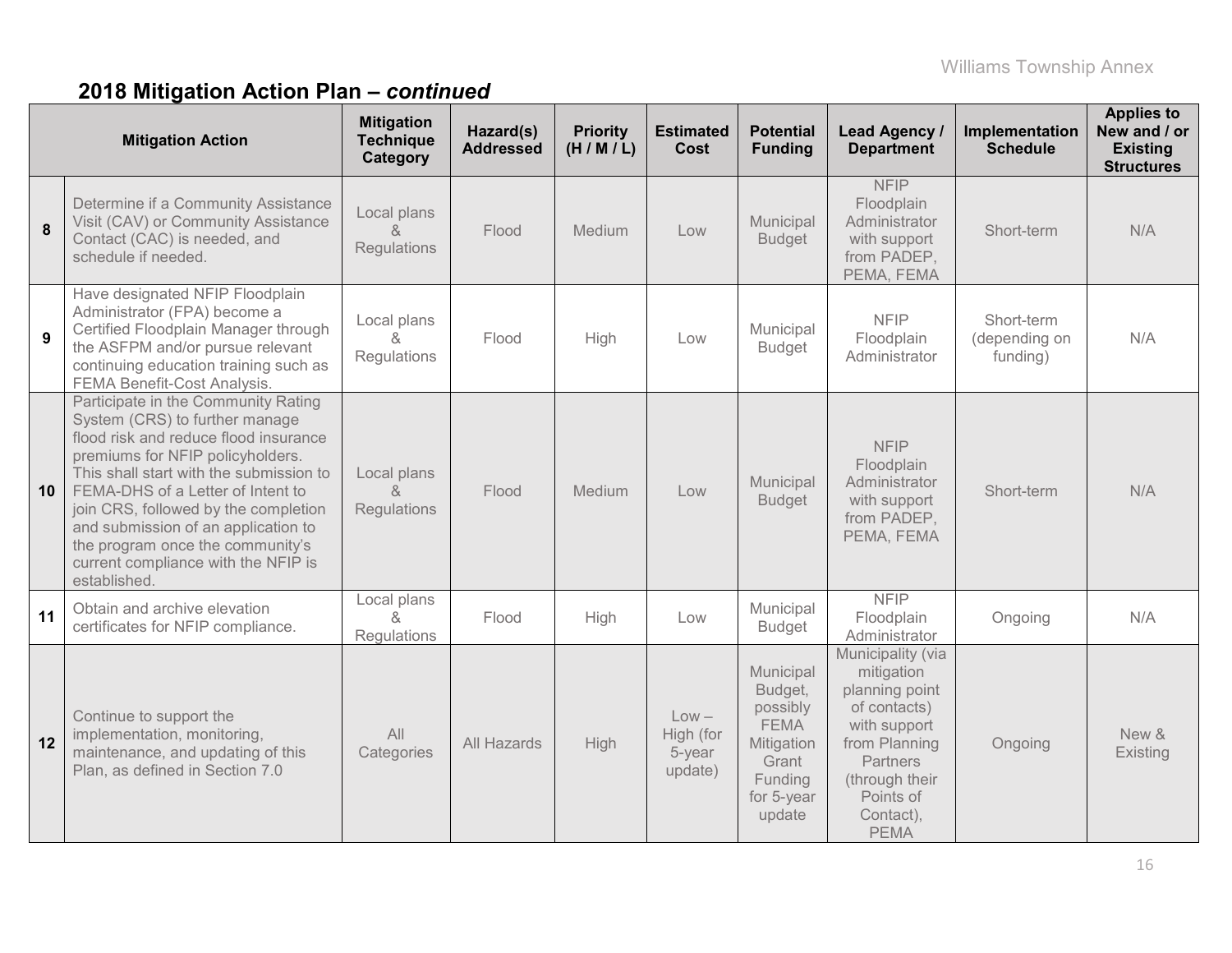|    | <b>Mitigation Action</b>                                                                                                                                                                                                                                                          | <b>Mitigation</b><br><b>Technique</b><br>Category | Hazard(s)<br><b>Addressed</b> | <b>Priority</b><br>(H/M/L) | <b>Estimated</b><br><b>Cost</b> | <b>Potential</b><br><b>Funding</b>                                            | Lead Agency /<br><b>Department</b>                                                                                                  | Implementation<br><b>Schedule</b>               | <b>Applies to</b><br>New and / or<br><b>Existing</b><br><b>Structures</b> |
|----|-----------------------------------------------------------------------------------------------------------------------------------------------------------------------------------------------------------------------------------------------------------------------------------|---------------------------------------------------|-------------------------------|----------------------------|---------------------------------|-------------------------------------------------------------------------------|-------------------------------------------------------------------------------------------------------------------------------------|-------------------------------------------------|---------------------------------------------------------------------------|
| 13 | Complete the ongoing updates of the<br><b>Comprehensive Emergency</b><br><b>Management Plans</b>                                                                                                                                                                                  | Local plans<br>&<br>Regulations                   | All Hazards                   | High                       | Low                             | Municipal<br><b>Budget</b>                                                    | Municipality<br>with support<br>from PEMA                                                                                           | Ongoing                                         | New &<br>Existing                                                         |
| 14 | Create/enhance/maintain mutual aid<br>agreements with neighboring<br>communities for continuity of<br>operations.                                                                                                                                                                 | All<br>Categories                                 | All Hazards                   | High                       | Low                             | Municipal<br><b>Budget</b>                                                    | Municipality<br>with support<br>from<br>surrounding<br>municipalities<br>and County                                                 | Ongoing                                         | New &<br>Existing                                                         |
| 15 | Develop & maintain capabilities to<br>process FEMA/PEMA paperwork<br>after disasters; qualified damage<br>assessment personnel - Improve<br>post-disaster capabilities - damage<br>assessment; FEMA/PEMA paperwork<br>compilation, submissions, record<br>keeping.                | Structure &<br>Infrastructure                     | All Hazards                   | Medium                     | Medium                          | Municipal<br><b>Budget</b>                                                    | Municipality<br>with support<br>from County,<br>PEMA, FEMA                                                                          | Short-term                                      | N/A                                                                       |
| 16 | Work with regional agencies (i.e.<br>County and PEMA) to help develop<br>damage assessment capabilities at<br>the local level through such things as<br>training programs, certification of<br>qualified individuals (e.g. code<br>officials, floodplain managers,<br>engineers). | Structure &<br>Infrastructure                     | All Hazards                   | Medium                     | Medium                          | Municipal<br>Budget,<br><b>FEMA</b><br><b>HMA</b><br>grant<br>programs        | Municipality<br>with support<br>from County,<br><b>PEMA</b>                                                                         | Short-, long-<br>term (depending<br>on funding) | N/A                                                                       |
| 17 | Stabilization of the Coffeetown Road<br>Streambank                                                                                                                                                                                                                                | Structure &<br>Infrastructure                     | Flood                         | High                       | High                            | <b>FEMA</b><br>Mitigation<br>Grant<br>Programs,<br>Municipal<br><b>Budget</b> | Municipality (via<br>Engineer / NFIP<br>Floodplain<br>Administrator),<br>with support<br>from Local EM,<br>PEMA, and<br><b>FEMA</b> | Long Tern<br>(depending on<br>funding)          | Existing                                                                  |